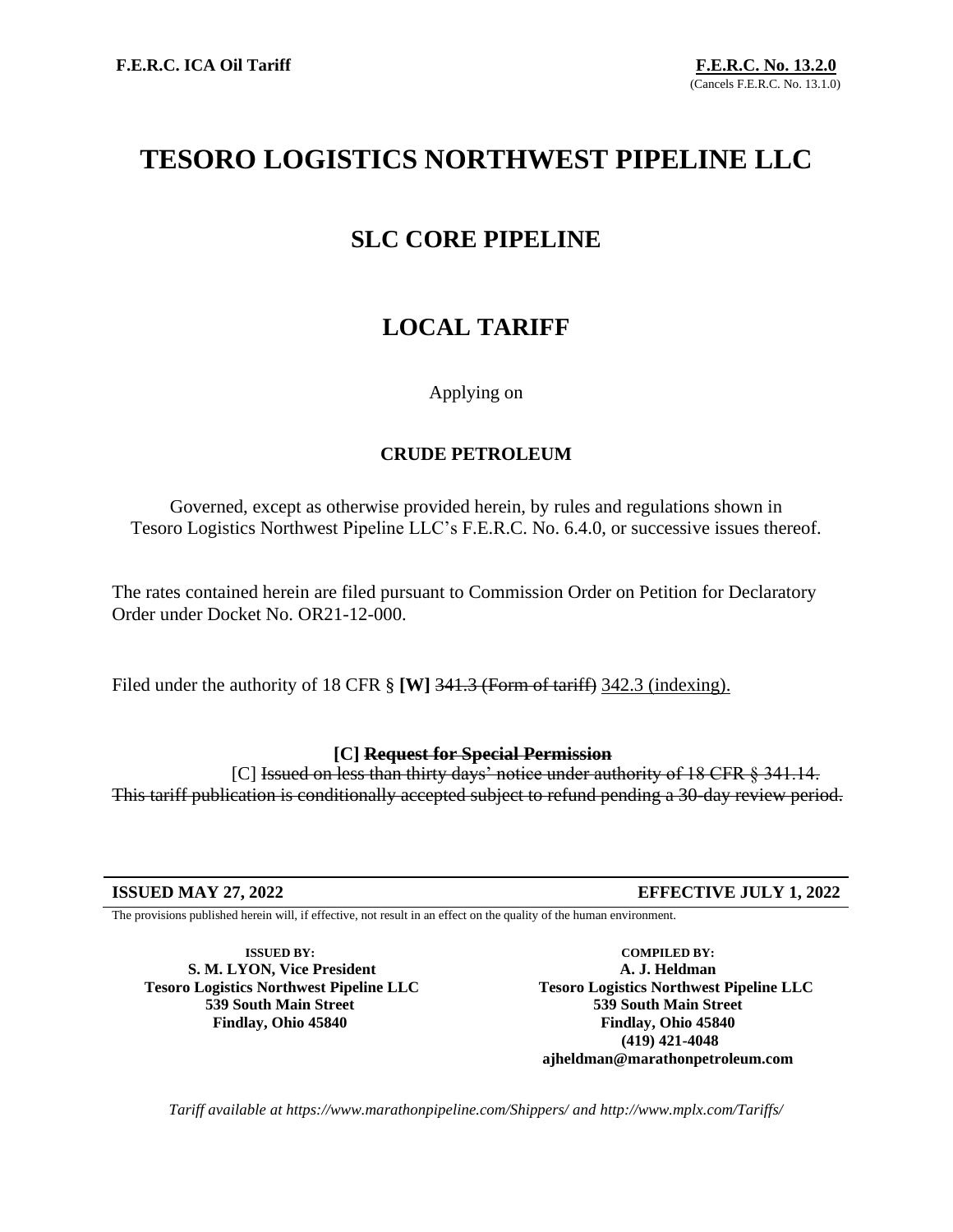#### **TABLE OF RATES**

(Rates in Cents per Barrel of 42 U. S. Gallons)

| <b>FROM</b>                     | TО                          | <b>UNCOMMITTED</b><br><b>RATE</b> | <b>COMMITTED</b><br>RATE * |
|---------------------------------|-----------------------------|-----------------------------------|----------------------------|
| Ft. Laramie Station.<br>Wyoming | Wahsatch Station,<br>Utah ! | $[I]$ 254.38                      | $[U]$ 235.00               |

\* Committed Rate is only available to shippers who executed a Transportation Services Agreement with Carrier in response to the September 2020 Open Season to commit to transporting, or paying a deficiency fee in lieu thereof, a certain specified volume of crude petroleum.

#### **EXCEPTIONS AND ADDITIONS TO TESORO LOGISTICS NORTHWEST PIPELINE LLC F.E.R.C. NO. 6.4.0, OR REISSUES THEREOF**

#### **Item No. 30 – Segregation and Variations in Quality and Gravity**

In addition to the provisions stated in Item No. 30, the following will apply to movements listed herein:

Crude petroleum accepted for transportation under this tariff must meet the following specifications:

- Gravity of crude petroleum must be between 37 degrees and 48 degrees API.
- Viscosity must not exceed 5 centistokes at 60º F.
- Reid Vapor Pressure (RVP) must not exceed 9.6 psi.
- Hydrogen sulfide content must be below 10 ppm.
- Sulfur content must not exceed 0.30% by weight.
- Basic sediment and water (BS&W) content must not exceed 0.3% by volume and free water content must not exceed 0.3% by volume.
- Pour point limits must not exceed  $+5F$ .

#### **Exception to Item No. 110 – Proration Procedure:**

#### **Item No. 110 – Proration Procedure**

When there shall be nominated to Carrier for Transportation more Crude Petroleum than can be immediately transported, based on the capacity of the system or any line segment thereof, the following proration policy will apply:

#### **I. Definitions**

"Available Capacity" is the capacity available, during a Proration Month, for allocation to Uncommitted Shippers after allocation of capacity to Committed Shippers.

"Binding Nominations" means, for any month, if the Carrier determines the Nominations exceed the line segment's capacity, then the Carrier will notify each shipper and provide each shipper an opportunity to reduce its Nomination, which shall be considered a Binding Nomination. If a shipper does not submit a reduced Nomination, then its initial Nomination shall be considered its Binding Nomination.

"Committed Shipper" means any shipper that has executed a TSA to commit to transporting, or paying for the transportation of, a specific minimum volume of Crude Petroleum. Committed Shippers will have priority service in exchange for a premium rate. A Committed Shipper will be treated as an Uncommitted Shipper for any volume it nominates in excess of its Monthly Minimum Volume Commitment. A Committed Shipper will also be treated as an Uncommitted Shipper for any volume it nominates to an origin point other than the origin point designated in its TSA.

"Monthly Minimum Volume Commitment" with respect to a Committed Shipper, is the minimum monthly volume requirement of Crude Petroleum set forth in its TSA.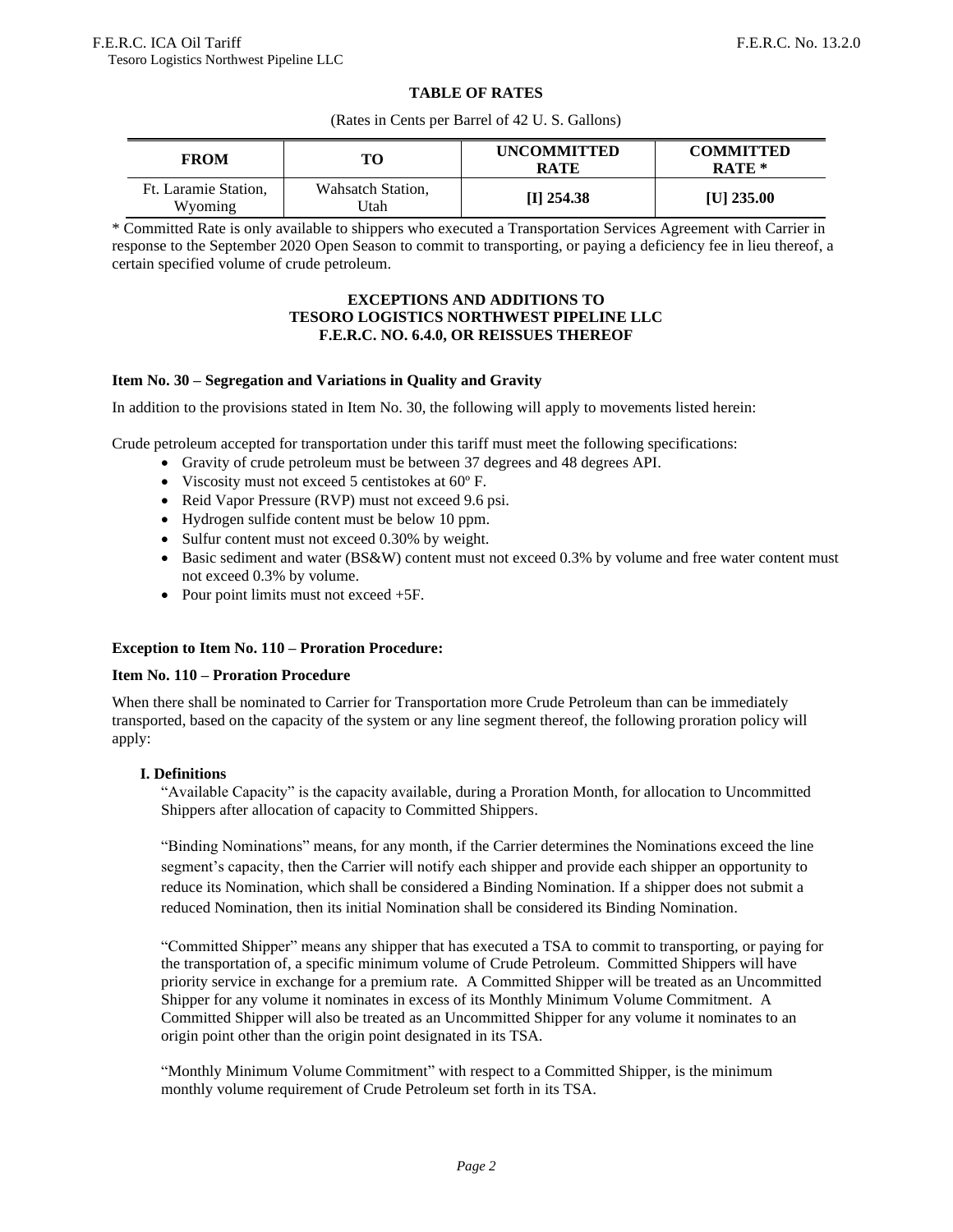"Proration Month" is the calendar month for which capacity is being allocated.

"Transportation Services Agreement (TSA)" means an agreement, executed between the Carrier and a Committed Shipper, which includes a deficiency obligation, as a result of an open season held in September 2020.

"Uncommitted Shipper" means (1) any shipper who has not executed a TSA with Carrier, and (2) if a Committed Shipper nominates volumes in excess of its Monthly Minimum Volume Commitment or nominates volumes to an origin point other than the origin point designated in the TSA (such volumes collectively referred to as the "Excess Volumes"), then that shipper will be considered an Uncommitted Shipper only with respect to its Nomination for such Excess Volumes.

#### **II. Proration Procedures**

When Binding Nominations for any month exceed the capacity in any line segment of the Carrier's systems, such capacity shall be allocated among shippers by the following procedure:

- (1) Nominations from Committed Shippers up to the level of their Monthly Minimum Volume Commitment will not be subject to proration under normal operating circumstances.
- (2) If a Nomination from a Committed Shipper for the month is less than its Monthly Minimum Volume Commitment, the Committed Shipper will be allocated only the amount of its Nomination, still subject to the deficiency obligation as determined within its TSA.
- (3) In the event that Committed Shippers do not fully nominate their Monthly Minimum Volume Commitment, that unused capacity will be made available to accommodate Nominations made by Uncommitted Shippers.
- (4) After allocation of capacity to Committed Shippers on the line segment subject to prorationing, the Available Capacity shall be allocated equally amongst Uncommitted Shippers, up to their Binding Nomination. If this allocation of Available Capacity should result in such Uncommitted Shippers receiving less than the minimum delivery size as defined in Item 25 (b), Carrier will instead administer a lottery as described in this Item 110, Section III in order to allocate the Available Capacity. An Uncommitted Shipper will not be allocated capacity under this Item 110, Section II if it is an affiliate of another Uncommitted Shipper.
- (5) If an Uncommitted Shipper Tenders a volume greater or equal to ninety-five percent (95%) of its Binding Nomination, then such shipper shall be invoiced based on its delivered volumes. If an Uncommitted Shipper Tenders less than ninety-five percent (95%) of its Binding Nomination then shipper shall be invoiced for its delivered volumes for that month, plus the product of the applicable tariff and volume equal to the difference between the actual volume Tendered and a volume equal to ninety-five percent (95%) of the shipper's Binding Nomination or shipper's prorated Binding Nomination, as adjusted by further prorating or operational factors.

#### **III. Lottery Process for Uncommitted Shippers**

Pursuant to this Item 110, Section II, 4 (b), Carrier will administer a lottery process to allocate capacity to Uncommitted Shippers as follows:

- a. Carrier will use a random number generating software to randomly assign each Uncommitted Shipper a number from one to the number representing the total number of Uncommitted Shippers participating in the lottery (i.e., if there are ten Uncommitted Shippers, numbers one through ten will be assigned).
- b. The Uncommitted Shipper with the number closest to one will receive the first allocation of monthly minimum delivery size, as defined in Item 25 (b). This process of assigning monthly minimum delivery size allocations to the Uncommitted Shipper with the number closest to one will continue until all of the Available Capacity for the month has been allocated.
- c. Following the lottery, Carrier will notify shippers as to whether they were allocated capacity in the Proration Month.